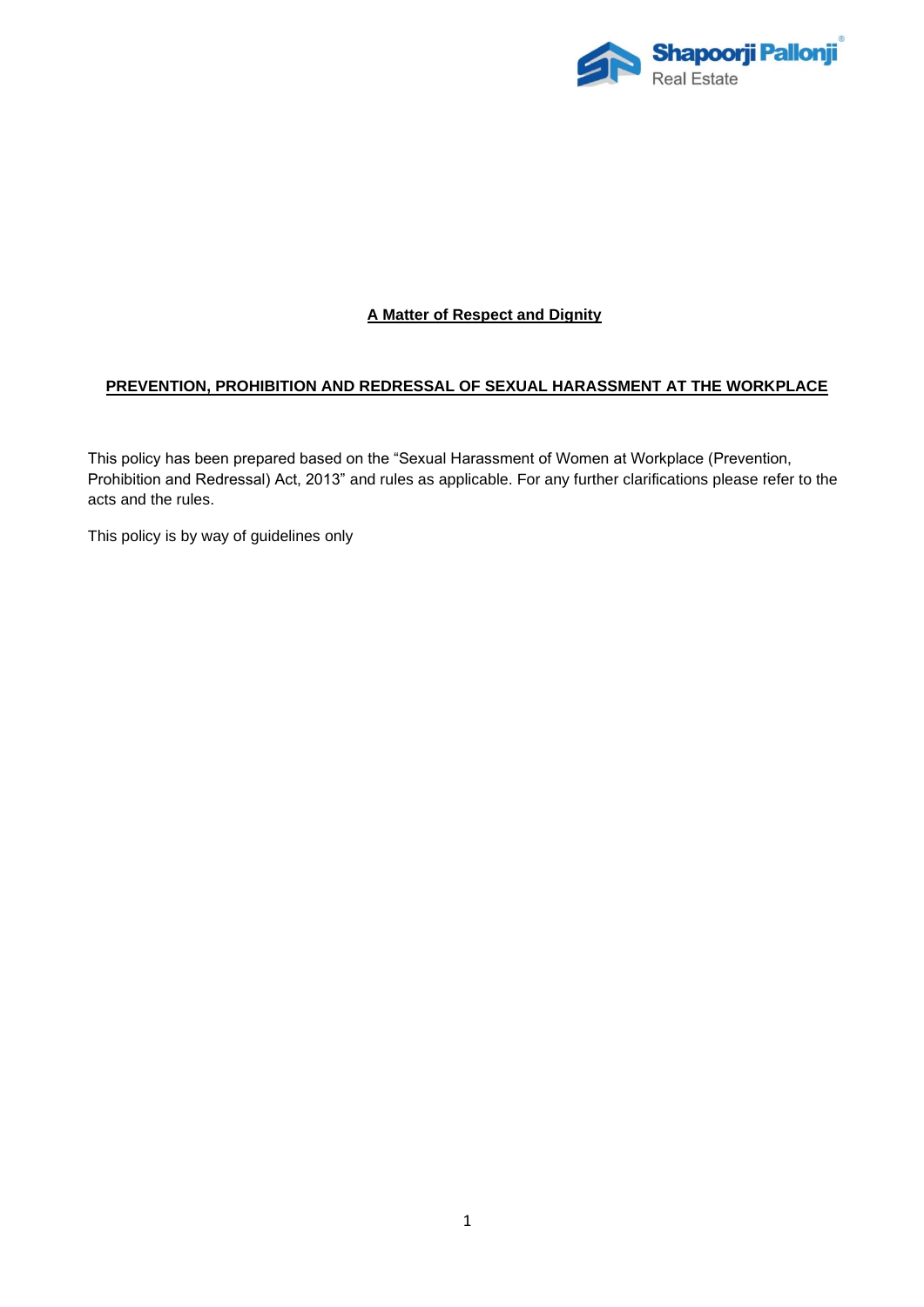

# **TABLE OF CONTENTS**

| 1.             | Introduction                                       | (Page 2)     |
|----------------|----------------------------------------------------|--------------|
| 2.             | Purpose of the Policy                              | (Page 3)     |
| 3.             | Applicability                                      | (Page 3)     |
| 4.             | Some Definitions                                   | (Page 3 - 4) |
| 5.             | Key concepts                                       | (Page 4)     |
| 6.             | Committee                                          | (Page 4)     |
| 7 <sub>1</sub> | <b>Informal Redressal</b>                          | (Page 4 - 5) |
| 8.             | <b>Complaint Process</b>                           | (Page 5)     |
| 9.             | <b>Process for Redressal</b>                       | (Page 6 - 7) |
|                | 10. False or Malicious Complaint                   | (Page 7)     |
|                | 11. Protection against Victimisation / Retaliation | (Page 8)     |
|                | 12. Appeal                                         | (Page 8)     |
|                | 13. Amendment to the Policy                        | (Page 8)     |
|                | 14. Annexure A (Contact Details)                   | (Page 9)     |
|                | 15. Annexure B                                     | (Page 10)    |

## **POLICY ON PREVENTION, PROHIBITION AND REDRESSAL OF SEXUAL HARASSMENT AT THE WORKPLACE**

### **1. INTRODUCTION**

Shapoorji Pallonji Real Estate Private Limited, henceforth referred to SPRE and its group companies, is committed to providing a safe and respectful work environment to its employees that enables employees to work without fear of prejudice, harassment or any form of intimidation or exploitation. SPRE also believes that all employees have the right to be treated with dignity.

SPRE does not support discrimination of individuals on the basis of race, colour, gender, age, national origin, religion, sexual orientation, marital status, citizenship or disability.

Sexual harassment at workplace is strictly prohibited. Sexual harassment to women results in violation of the fundamental rights of a woman to equality under articles of the Constitution of India and her right to life and to live with dignity and the right to practice any profession or to carry out any occupation, trade or business which includes the right to safe environment which is free from Sexual Harassment.

SPRE treats Sexual Harassment as gross misconduct under the service rules and other applicable laws and action will be initiated appropriately for such misconduct. It is necessary for employees to deal with their colleagues and third parties with full fairness, respect and dignity and realise that his / her behaviour will be attributed to the company and can affect its reputation. Currently India has a specific legislation dealing with Sexual Harassment and a new act called "The Sexual Harassment of Woman at Workplace (Prevention, Prohibition and Redressal) Act, 2013" and its rules are in force.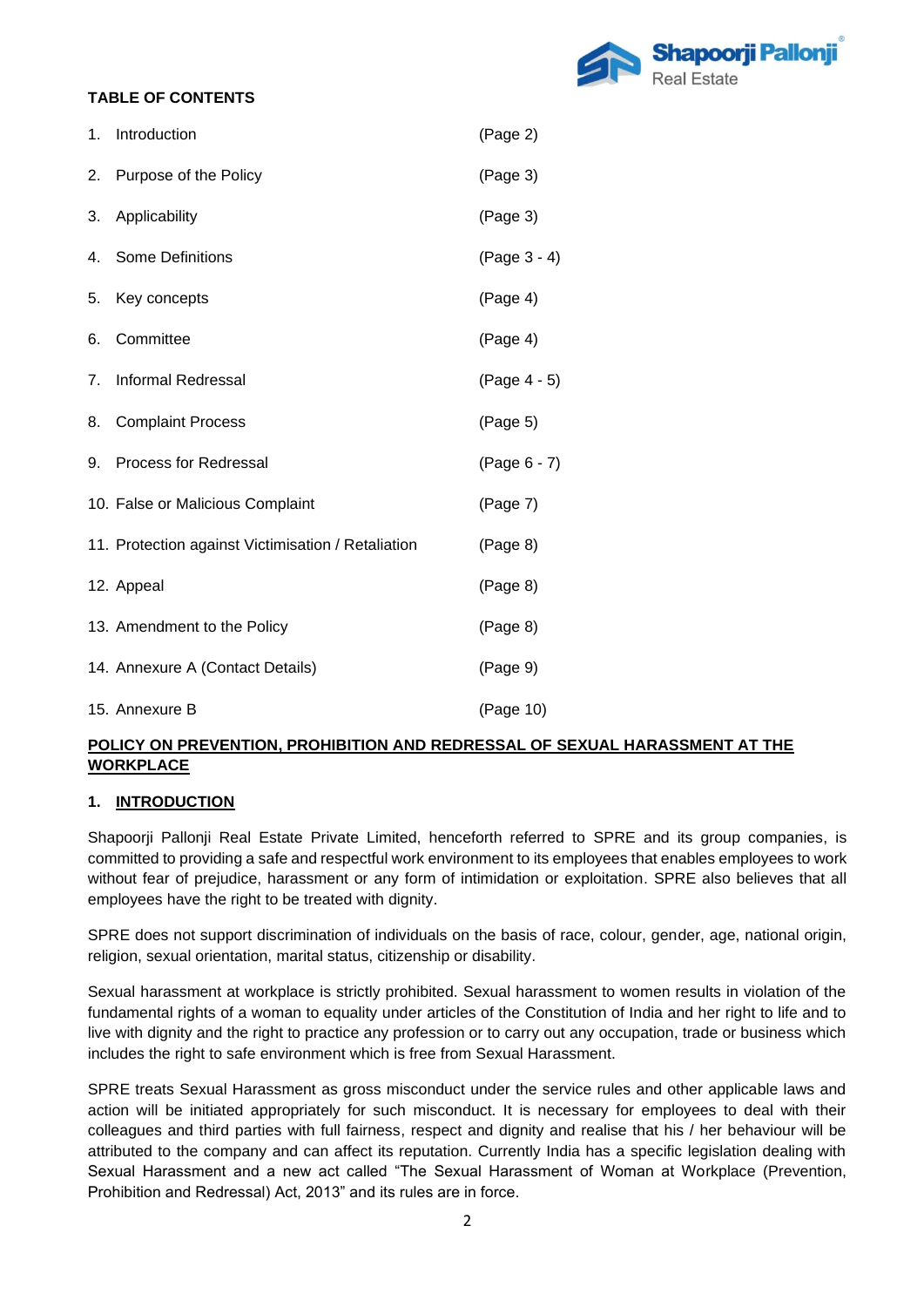

## **2. PURPOSE OF THE POLICY**

The purpose of the Policy is to provide protection and prevention against Sexual Harassment at workplace and for understanding the redressal of complaints of Sexual Harassment and for matters connected therewith. The policy has been formed with a view to:

- Promote a workplace based on equality, respect and dignity.
- Provide a gender sensitive safe and congenial work environment.
- Create awareness and sensitization about prevention of Sexual Harassment at the workplace.
- Prohibit Sexual Harassment.
- Provide formal and informal mechanism for redressal in case of complaint of Sexual Harassment at the workplace.
- Know the legal implications of Sexual Harassment.
- Ensure protection against retaliation to complainants, witnesses, committee members and other employees involved in prevention and redressal.

#### **3. APPLICABILITY**

This Policy applies to all the employees i.e. who are on the rolls of the company including probationers, permanent employees, trainees, project based employees and retainers. (Whether in the office premises or while outside on official duty).

This policy will also apply to women who are covered by definition in "Sexual Harassment of Women at Workplace (Prevention, Prohibition and Redressal) Act, 2013".

By the above in case of women an employee means a woman employed at a SPRE workplace for any work on regular, temporary, ad hoc or daily wage basis either directly or through an agent, including a contractor, with or without the knowledge of SPRE, whether for remuneration or not, or working on a voluntary basis or otherwise, whether the terms of employment are express or implied and includes a co-worker, contract worker, probationer, trainee or apprentice or called by any other such name.

Where Sexual Harassment occurs to an employee as a result of an act by a third party or outsider while on official duty, SPRE will take necessary and reasonable steps to assist the affected person in terms of support and preventive action.

This policy will come into force with immediate effect. There will be no exceptions to this policy.

#### **4. SOME DEFINITIONS**

- **Aggrieved Woman** means a woman of any age whether employed or not, who alleges to have been subjected to any act of Sexual Harassment by the respondent.
- **Aggrieved Man** means a man of any age employed with SPRE who alleges to have been subjected to any act of Sexual Harassment by the respondent.
- **Respondent** means a person against whom the **Aggrieved Woman** or **Aggrieved Man** has made a complaint.
- **Complaint** means the written complaint made by the Aggrieved Woman or Aggrieved Man.
- **Complainant** means the person reporting the incident of Sexual Harassment.
- **Management Committee (MC)** means the body of individuals, who will take a final decision on the complaint.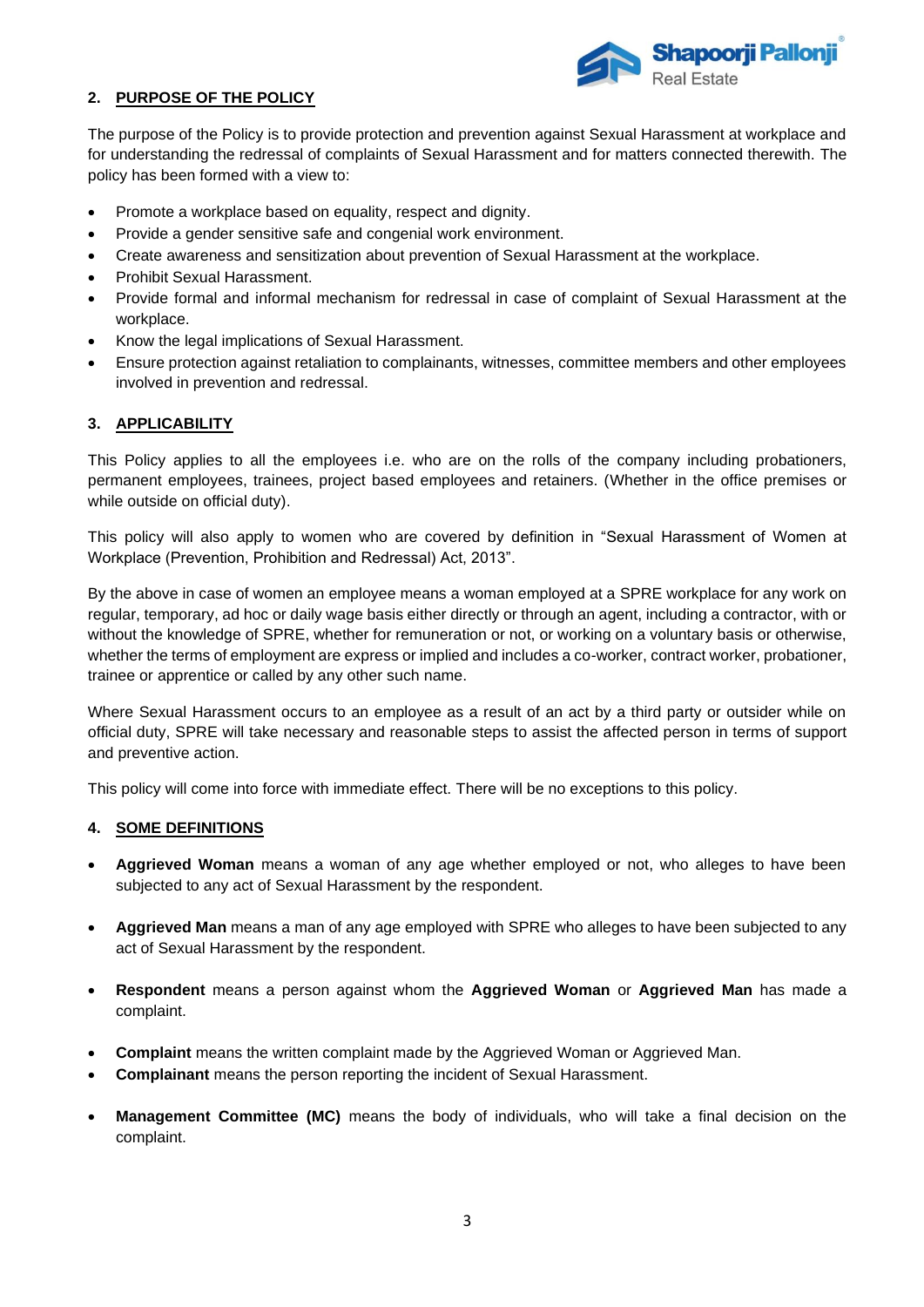

- **Internal Committee (ICC)** means an Internal Complaints Committee constituted under the provisions of "The Sexual Harassment of Women at Workplace (Prevention, Prohibition and Redressal) Act, 2013" to address Sexual Harassment complaints.
- **Member** means a member of the ICC.
- **Presiding Officer** means the presiding officer at SP Centre

# **5. KEY CONCEPTS**

#### **Sexual Harassment**

Sexual Harassment includes such unwelcome sexually determined behaviour, as physical contact and advances, sexually coloured remarks, showing pornography and sexual demands whether by words, gestures or actions. Such conduct can be humiliating and may constitute an unsafe and disrespectful work environment.

Sexual Harassment includes any one or more of the following unwelcome acts or behaviour (whether directly or by implication) namely:

- Physical contact and advances; or
- A demand or request for sexual favours; or
- Making sexually coloured remarks; or
- Showing pornography; or
- Any other unwelcome physical, verbal or non-verbal conduct of sexual nature.

### **Types of Sexual Harassment**

- Under the quid pro quo (meaning "this for that") form of Sexual Harassment, a person or authority, usually the superior of the Aggrieved Woman or Aggrieved Man or someone who has direct control over the working conditions of the Aggrieved Woman or Aggrieved Man demands sexual favours for giving a job benefit (like good increment, promotion etc.) or threatens to not extend benefits if sexual favours are not met. In other words implied or explicit promise of preferential treatment or implied or explicit threat of detrimental treatment or implied or explicit threat about their present or future employment status will amount to quid pro qou Sexual Harassment.
- When a man or woman creates a hostile and unsafe work environment through verbal (includes sexual words and other sexual suggestive comments), non-verbal (includes showing sexual gestures or written offensive material or making offensive sounds) and physical (includes intentional touching of the body and inappropriate display of the body) which interferes with another man / woman's job performance or creates an atmosphere which is intimidating or offensive or hostile or humiliating.

### **6. COMMITTEE**

SPRE will have the ICC at SP Centre for Redressal of Sexual Harassment complaints. Detail of this committee is provided in Annexure A.

### **7. INFORMAL REDRESSAL**

If you experience unwelcome behaviour or if you are subjected to Sexual Harassment committed by anyone, including visitors or non-employees you should tell the offender that his / her behaviour is unwelcome and ask him / her to stop the same immediately. However at this stage if you wish to make a complaint you may choose to do so.

In case there is no change in the behaviour please approach the concerned HR Head. If you are at a site or in the regional office approach the concerned HR. You can also approach the concerned HR Head if you are not comfortable approaching the concerned person directly.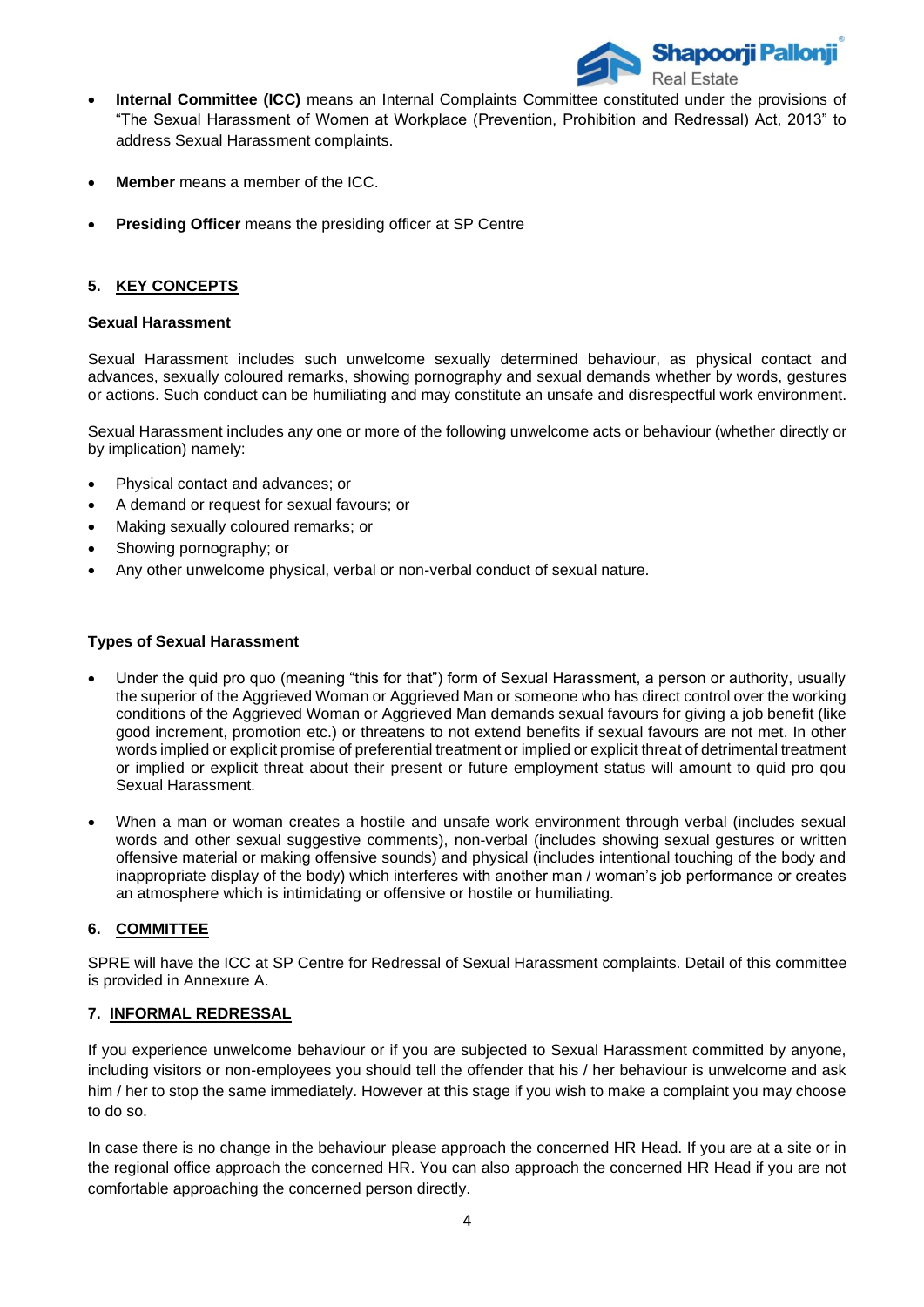

If you as an employee feel that someone else is being subjected to unwelcome behaviour then you can approach the concerned HR person on his or her behalf. Once the concerned HR person is approached s/he will speak with the person and understand the situation. S/he will then talk to the employee whose behaviour is unwelcome and help them understand the effect of their behaviour and will counsel them and make them appreciate the fact that everyone should be treated with dignity. In some situation's it may be a simple misunderstanding and, in such cases, the concerned HR Head will talk to both of them and resolve the issue amicably.

It is not mandatory to follow the informal redressal route.

## **8. COMPLAINT PROCESS**

If you experience Sexual Harassment committed by anyone, including visitors or non-employees, you should

- Tell the offender that his / her behaviour is unwelcome and ask him / her to stop the same immediately.
- If, after telling the offender to stop his / her behaviour, the Sexual Harassment continues, report the abuse to your Reporting Manager or HR representative. If the respondent is your Reporting Manager then report the same to your HR representative.
- You can address the Sexual Harassment complaint to member of the ICC as mentioned in Annexure A or send the same to the ICC email address [spre.complaint@shapoorji.com](mailto:spre.complaint@shapoorji.com) along with your name and contact details.
- The complaint may be made orally on phone or by meeting face-to-face. Complaints can also be made in writing via e-mail or letter. Such complaint should be sent to either your HR Manager or Reporting Manager or to any member of the ICC. However for all oral complaints it is necessary for the Aggrieved Woman / Man to meet and give her / his consent to the complaint by way of signature or thumb impression. A thumb impression complaint will require one signature of a person who has the knowledge of the incidence. If the person making the complaint cannot write then either the HR Manager or an ICC member will document the complaint based on the narration of the person, explain the same in a language understood and then take a signature / thumb impression on the same. Only after receiving the written complaint the ICC will initiate further action.
- Such a complaint should be made within a period of 3 months from the date of the incident and in case of a series of incidents, within a period of 3 months from the date of the last incident. The written complaint has to have supporting evidences and the names and contact details of the witnesses if any.
- If an Aggrieved Woman is unable to make a complaint in writing due to physical or mental incapacity then it is possible for another person who has knowledge of the incident to file the complaint. To do so please contact a member of the ICC who will help you with the same.
- If an Aggrieved Woman is dead, any person, who has knowledge of the incident with the consent of her legal heir, may file a complaint.
- Keep a record of incidents (dates, times, locations, possible witness's, what happened, your response etc.). It is helpful and necessary to have a record of events, since such a record can strengthen your case and help you remember the details over time.
- Once the Aggrieved Woman or Aggrieved Man or the Complainant (in case of an Aggrieved Woman who is unable to make the complaint or in case of an Aggrieved Woman who is dead) makes the complaint it is important for them to keep the information about the complaint "Strictly Confidential"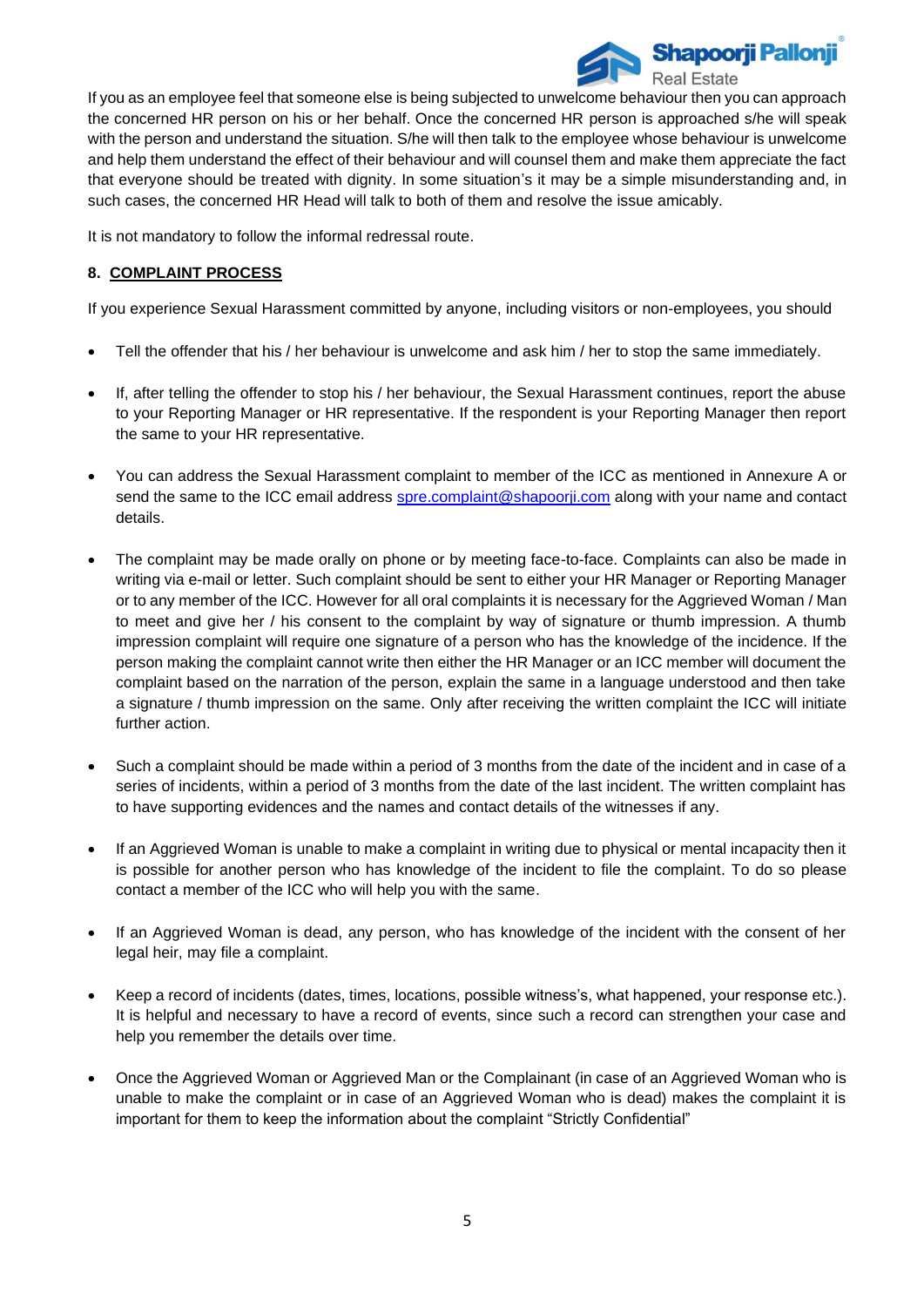

## **9. PROCESS FOR REDRESSAL**

If as the HR Head or Reporting Manager you receive a complaint it is your responsibility to forward the same within 1 working day to the Presiding Officer and not mention the same to anyone else.

Consistent with SPRE's obligation to conduct an investigation and take appropriate corrective action, complain of Sexual Harassment will be treated immediately and fairly. Complaints received in accordance with the above section will be addressed as per the process documented below :

- Once the complaint is received, it will be kept strictly confidential and will be dealt with confidentially. In case the Aggrieved Woman / Man or Complainant (in case of an Aggrieved Woman who is unable to make the complaint or in case of an Aggrieved Woman who is dead) has submitted only 1 copy of the complaint the ICC will make 5 additional copies of the complaint.
- The respondent will be informed that a complaint has been made against him / her and that no unfair acts of retaliation or unethical action will be tolerated. The ICC shall send one copy of the complaint received to the respondent within 7 working days.
- The respondent has to file his / her reply to the complaint along with his / her list of documents and names and addresses of witnesses, within a further period of 10 working days from the date s/he receives the complaint copy. The reply should be sent to the ICC.
- The ICC may before initiating an inquiry and at the request if the Aggrieved Woman / Man take steps to settle the matter between her / him and the respondent through conciliation, provided no monetary settlement shall be made the basis of conciliation.
- Where there is a settlement arrived through conciliation, ICC will record the settlement and forward the same to the MC to enable them to take action as specified in the settlement. Copies of the settlement will be given to the Aggrieved Woman / Man and Respondent. ICC will conduct no further inquiry in such case.
- If the Aggrieved Woman / Man is not willing to settle the matter through conciliation or the conciliation does not lead to a settlement then the ICC will go ahead with the inquiry.
- If the Aggrieved Woman / Man informs the ICC, that any term or condition of the settlement arrived to, has not been complied with by the respondent, the ICC shall proceed to make an inquiry into the complaint.
- Both the Aggrieved Woman / Man and the alleged Respondent initially will be questioned separately with a view to ascertain the veracity of their contentions
- The ICC shall, where the respondent is an employee, proceed to make inquiry into the complaint in accordance with the provisions of this policy. In addition, the ICC shall if the Aggrieved Woman so desires and a prima facie case exists, assist and forward the complaint to the police, for registering the case under section 509 of the Indian Penal Code.
- The ICC can summon and enforce the attendance of any person and examine him / her under oath and also ask for the production of any document.
- The ICC will have the right to terminate the inquiry proceedings or to give an ex-parte decision on the complaint, if the Aggrieved Woman / Man or Respondent fails without sufficient reason to be present in 3 consecutive hearings convened for the purpose. Such a decision will be taken after giving a notice in writing, fifteen days in advance to the relevant party.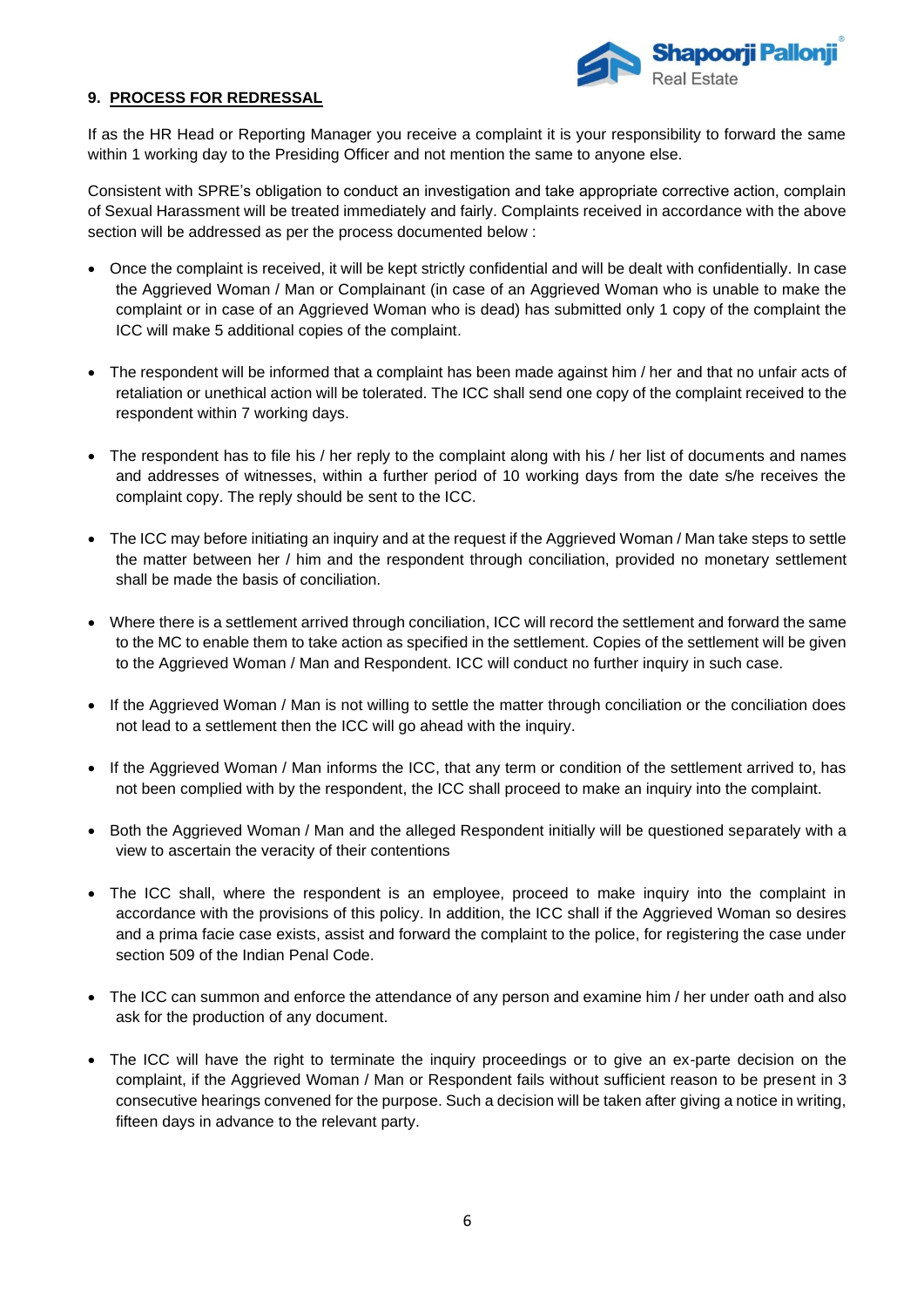

- During the pendency of inquiry, on a written request made by the Aggrieved Woman / Man the ICC in its sole discretion may recommend to the MC any or more of the following :
	- $\circ$  Transfer the Aggrieved Woman / Man or the Respondent to any other workplace or department.
	- o Restrain the Respondent from reporting on work performance of the Aggrieved Woman / Man or writing her / his confidential / performance report and assign these task to an alternative person.
	- $\circ$  Grant leave to the Aggrieved Woman up to a period of 3 months. The ICC will make such a recommendation after considering the necessity for taking such an action: if a prima facie case of Sexual Harassment exists; and if the medical condition of the Aggrieved Woman so requires, as certified by a competent medical authority. It will also depend on the extent of damage it can cause and looking at the severity of the incidence.
- The ICC shall complete the inquiry in 90 days. The ICC on completing the inquiry will make a detailed report within 10 working days of completing the inquiry and submit it to the MC. The report should cover :
	- o Background.
	- $\circ$  Documents testimony of the Aggrieved Woman / Man or Complainant and the Respondent.
	- o Evidences gathered / recorded.
	- o Findings of the inquiry.
	- o Recommended Action. List of possible recommended actions is given in Annexure B.
- The ICC, if after completing the inquiry arrives at the conclusion that the allegation against the Respondent has not been proved, it shall recommend to the MC that no action be taken in the matter.
- If the ICC arrives at the conclusion that the allegations against the Respondent has been proved, then it shall recommend to the MC any one or more actions as listed in Annexure B.
- Upon receipt of the report the MC shall review the report and determine what action and follow-up needs to happen. The MC will take the decision within 60 working days of the receipt of the report from the ICC.
- The MC will inform the ICC of the decision and the ICC in turn will communicate the same to the Aggrieved Woman / Man and Respondent.
- Notwithstanding anything contained in the Right to Information Act 2005, the contents of the complaint, identity, addresses of the Aggrieved Woman / Man, Respondent, Complainant and witnesses, any information relating to the conciliation and inquiry proceedings, recommendations of the ICC and final decision shall not be published, communicated or made known to the public.

#### **10. FALSE OR MALICIOUS COMPLAINTS**

This policy has been evolved as a tool to ensure that in the interest of justice and fair play, our employees have a forum to approach in the event of instances of Sexual Harassment. However, if on inquiry by the ICC it is revealed and concluded that the complaint was made with a malicious intent or the Aggrieved Woman / Man or Complainant making the complaint has made the complaint knowing it to be false, forged or misleading document submission with the motive of maligning the concerned respondent and tarnishing his/her image in the company and to settle personal/ professional scores, it will recommend to the MC to take any action including a written apology, warning, reprimand, withholding of increment and / or promotion, undergoing counselling, carrying out community service or termination from employment.

During the inquiry mere inability to substantiate a complaint or provide adequate proof may not attract action against the Aggrieved Woman / Man or Complainant.

If in case the ICC arrives at a conclusion that during the inquiry any witness has given false evidence or produced any forged or misleading document, it may recommend to the MC similar action as prescribed for a false or malicious complaint.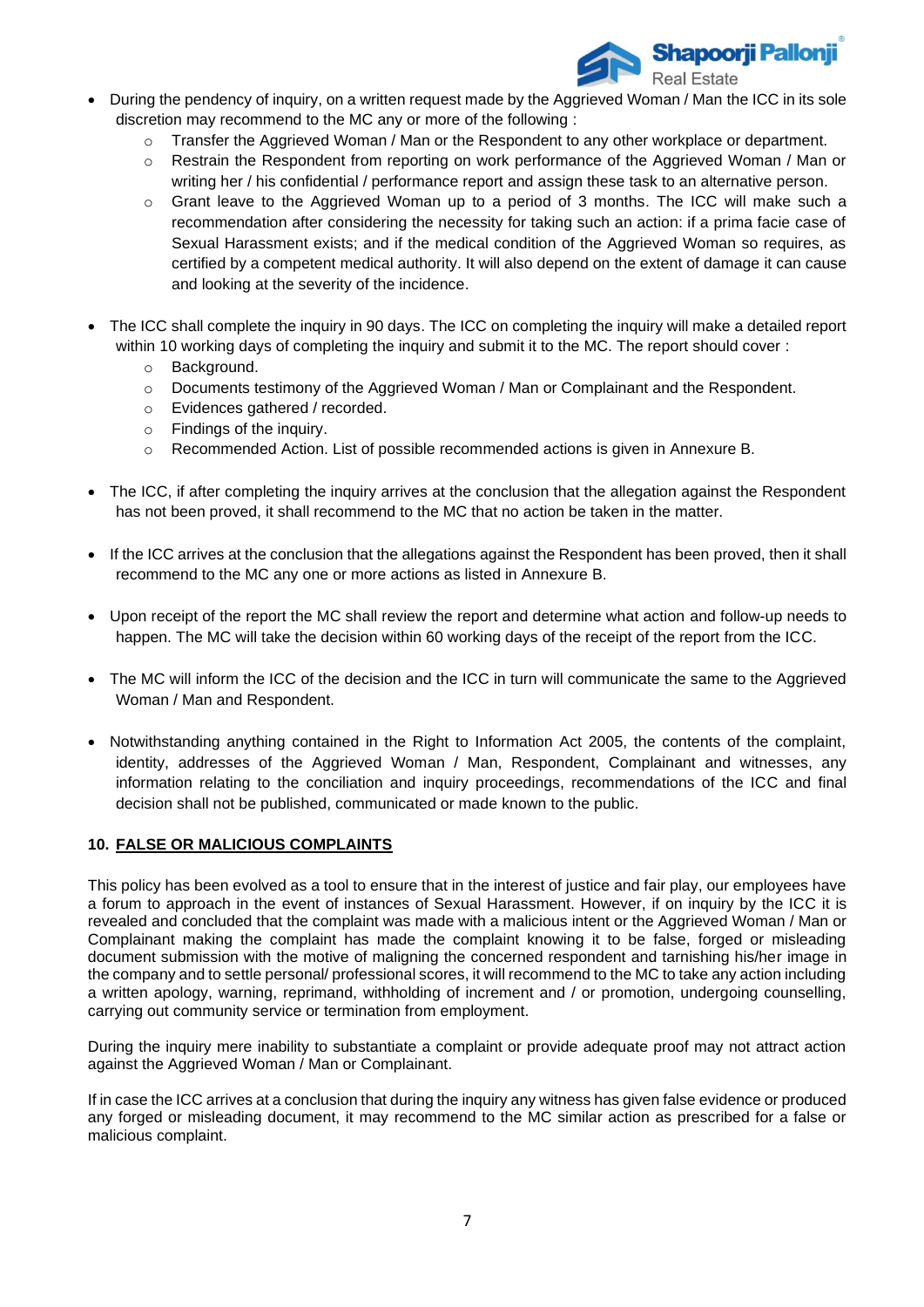

## **11. PROTECTION AGAINST VICTIMISATION**

SPRE prohibits retaliation of any sort regardless of the outcome of the complaint against a person who has reported a concern, brought a complaint, co-operated in the inquiry of a complaint, or because s/he is closely associated with the Aggrieved Woman / Man or Complainant.

SPRE while dealing of complaints of Sexual Harassment shall ensure that the Aggrieved Woman / Man, Complainant and witnesses are not victimized or discriminated against by the Respondent. The Aggrieved Woman / Man or Complainant should report any unwarranted pressures, retaliatory or any other type of unethical behaviour from the Respondent while the inquiry is in progress to the ICC as soon as possible. MC will take disciplinary action against the Respondent if the complaint of retaliation made is found to be genuine.

At the same time ICC will ensure that the Respondent is protected from unnecessary hardship and punishment during the pendency of the inquiry.

## **12. APPEAL**

Any appeal with the outcome of the inquiry should be addressed to the Group HR Head. Such an appeal should be made within 90 days of the decision conveyed to the Aggrieved Woman / Man and Respondent by the ICC.

### **13. AMENDMENT TO THE POLICY**

SPRE reserves the right to amend the Policy from time to time in order to comply with any laws / rules / regulations that come into effect from time to time, related to Sexual Harassment.

Venkatesh Gopalkrishnan **Chief Executive Officer**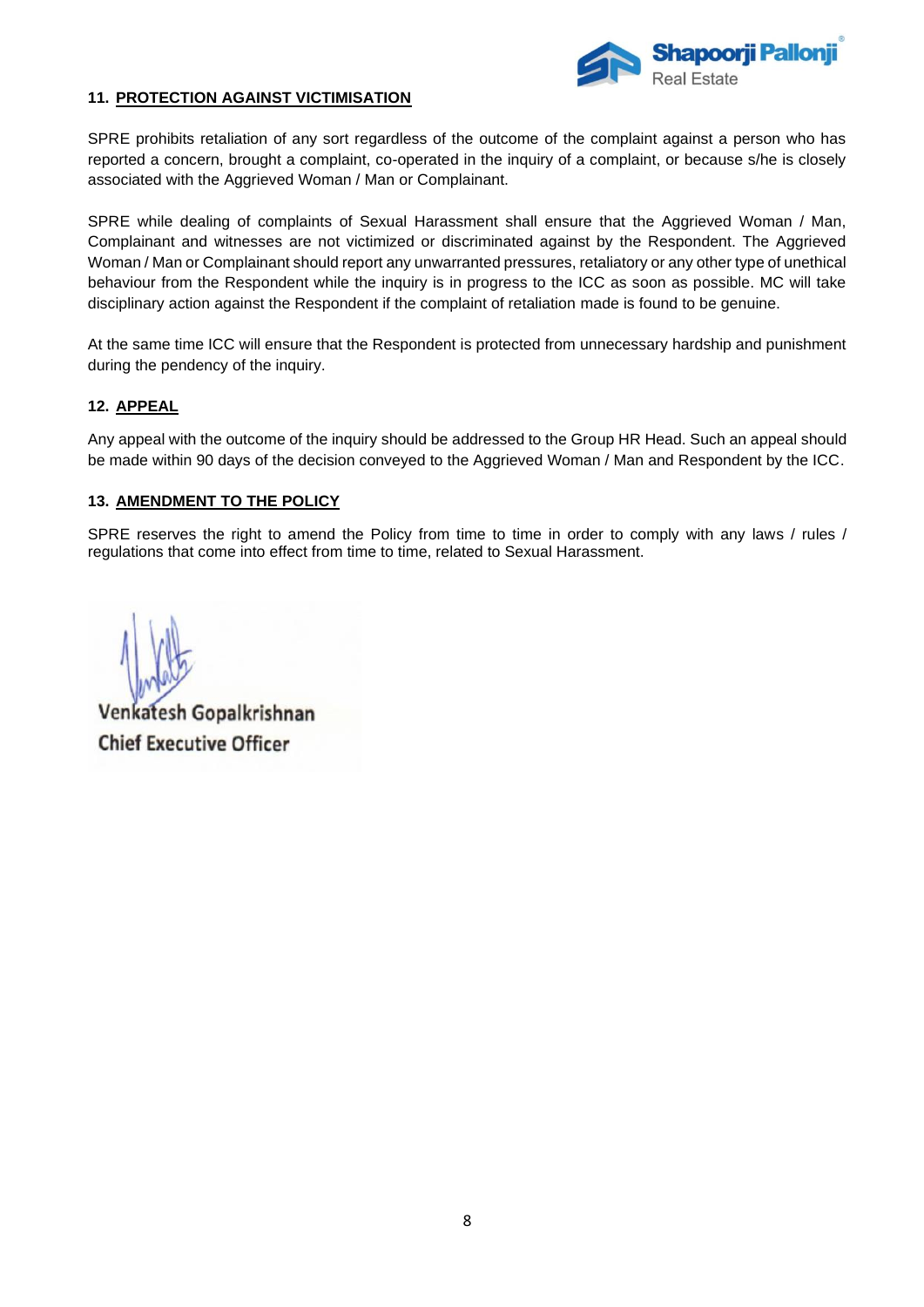

# **ANNEXURE A : CONTACT DETAILS**

Contact details for members of ICC and MC and for an appeal are given below:

| Joyville (All projects and Sion office)<br>INTERNAL COMPLAINTS COMMITTEE (ICC) |                              |                       |  |  |
|--------------------------------------------------------------------------------|------------------------------|-----------------------|--|--|
| <b>Name</b>                                                                    | <b>Email id</b>              | <b>Contact Number</b> |  |  |
| Ms. Aditi Mathur (Presiding Officer)                                           | aditi.mathur@shapoorji.com   | +91 9819997713        |  |  |
| Mr. Himanshu Jani                                                              | himanshu.jani@shapoorji.com  | +91 9867153149        |  |  |
| Ms. Sunita Khanna                                                              | sunita.khanna@shapoorji.com  | +91-22-67490275       |  |  |
| Mr. Santosh Tanday                                                             | santosh.tandav@shapoorji.com | +91 9867508284        |  |  |
| Ms. Kishwar Nensey (External ICC)                                              | kishwarnensey@gmail.com      | +91 9820023020        |  |  |